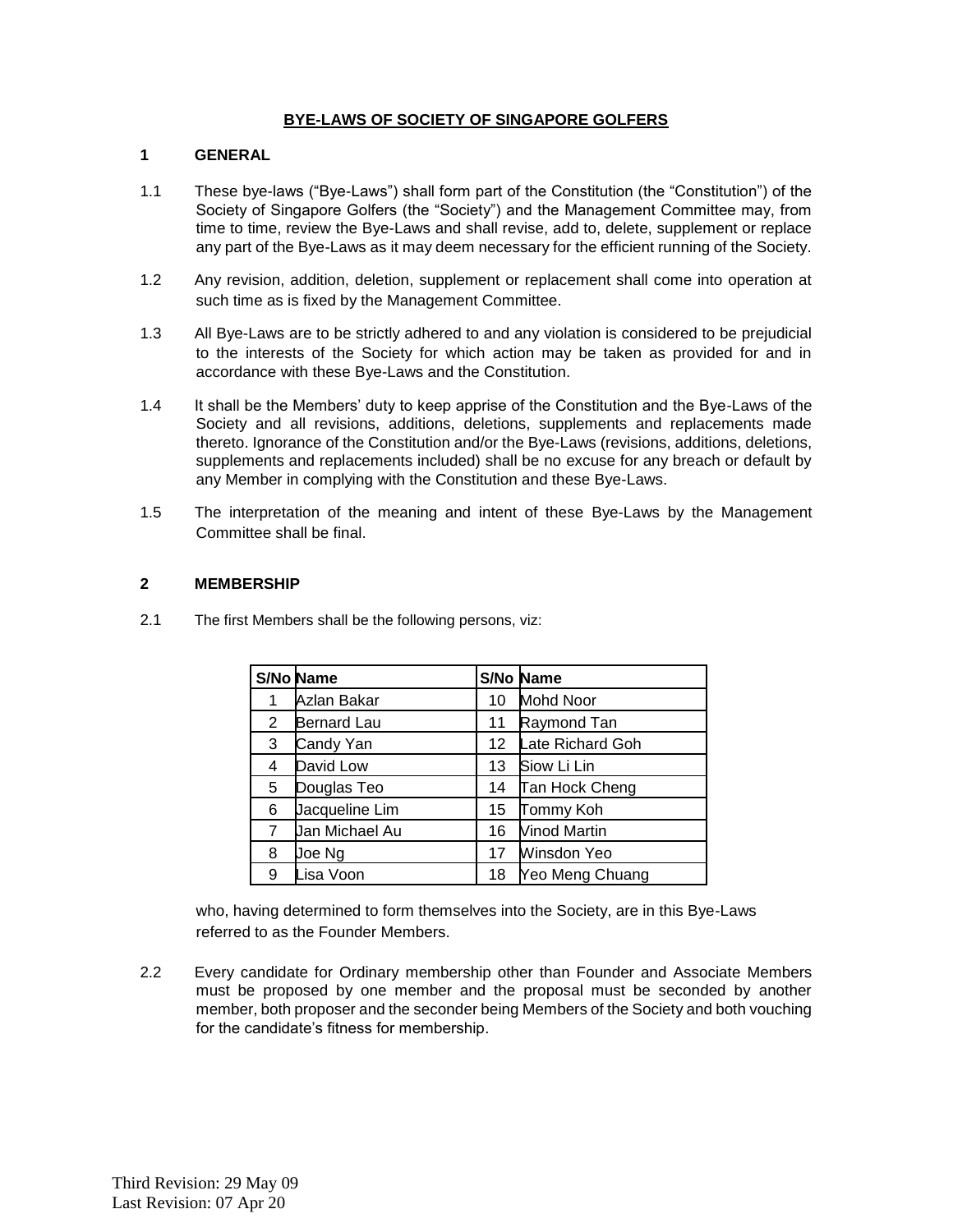## **3 ENTRANCE AND SUBSCRIPTION**

- 3.1 The Entrance Fee for Ordinary Membership shall be \$20.00, payable in advance. As for Associate Membership, the entrance fee shall be waived as a form of goodwill on the part of those selected Clubs as determined by the Management Committee for their efforts in promoting the Society's membership to its members.
- 3.2 The Annual Subscription Fee for the following categories of Membership shall be payable in advance as prescribed below:
	- a. Founder, Ordinary or Associate (Category A) \$90.00
	- b. Founder, Ordinary or Associate (Category B) \$50.00

Associate members shall not be qualified to:

- a. be officers or members of the Management Committee unless co-opted by the Management Committee;
- b. vote or move or second resolutions; or
- c. nominate members for election to the Management Committee.

Founder, Ordinary and Associate members under Category B membership shall not be entitled to the free maintenance of handicaps provide by the Society.

- 3.3 Annual subscriptions are due and payable on 1<sup>st</sup> January of each year.
- 3.4 All membership fees and dues shall be decided by a General Meeting from time to time in such amounts as it deem to be adequate to operate and maintain the Society.
- 3.5 Members shall be liable for dues until written resignation has been received and accepted.
- 3.6 All monies collected shall accrue to the benefit of the membership.
- 3.7 This Section shall not apply to Honorary Members.

### **4 ADMINISTRATION**

- 4.1 The Administration of the Society shall be vested in the Management Committee to be appointed by the Executive Council in each term for a period of 2 years.
- 4.2 The powers and duties shall be such as their titles would indicate and as defined in the Constitution of the Society.
- 4.3 The President shall be an ex-officio member of all committees except the nominating committee.
- 4.4 The Management Committee shall have full powers to decide on all matters relating to the management of the Society and all matters and/or questions arising out of or not covered in the Bye-Laws and/or Constitution and such decision shall be final.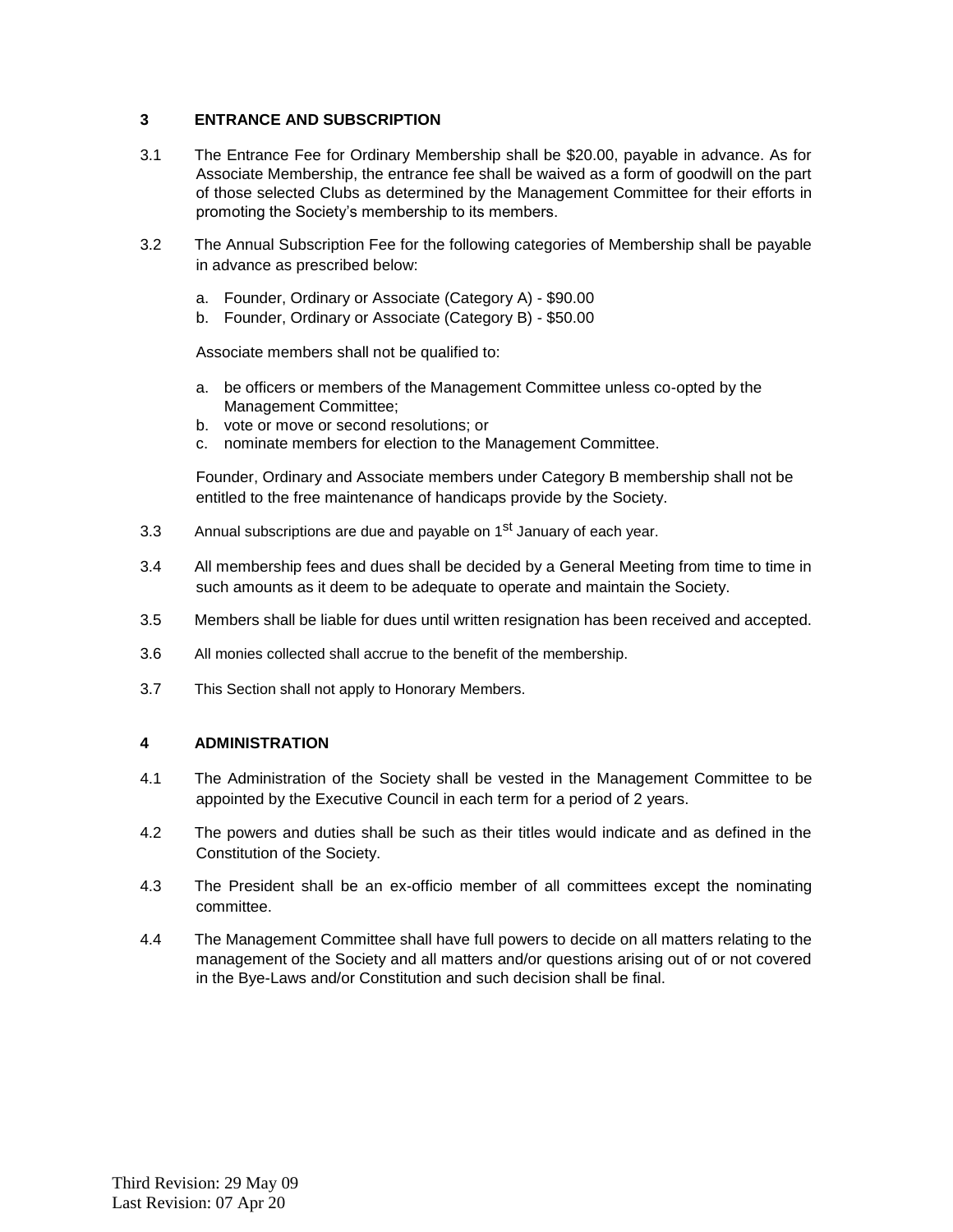#### **5 SUB-COMMITTEES**

- 5.1 The Management Committee shall have the power to appoint sub-committees for any purpose or object including the object of furthering any particular activity of the Society. The Management Committee may delegate to such sub-committees such powers and duties of the Management Committee (except those relating to the expulsion of a Member or suspension of a Member's membership) as it may deem necessary or expedient.
- 5.2 All appointed sub-committees shall function as stipulated in the Terms of Reference provided by the Management Committee. The following committees may be appointed or such other committees as the President may deem necessary or advisable:
	- (a) Golf:
		- 1. Plan and conduct all competitions.
		- 2. Prepare schedule of events, and upon approval by the Management Committee, distribute to members.
		- 3. Distribute responsibility of the programme among the committee members, and acquaint players with procedures.
		- 4. Publish and post special conditions of play.
		- 5. Assist in preparations of Local Rules, if any, to be used for play.
	- (b) Handicap
		- 1. Assume responsibility for scoring, handicap revisions, turning in score cards, assessing penalties, maintaining records and notifying members of changes.
		- 2. Announce course rating and tees to be used to play.
		- 3. Issue handicap cards to members or a periodic list of players with Handicap Index.
	- (c) Social
		- 1. Create suitable social activities in conjunction with the golf programme.
	- (d) Publicity
		- 1. Keep members advised of activities.
		- 2. Distribute information regarding the Society to the media and to the sponsoring organizations.
	- (e) Membership Committee
		- 1. To investigate and act upon all applications for membership and to recommend appropriate action to the Management Committee.
- 5.3 Sub-committees shall consist of such persons (which may include members of the Management Committee) and such number of persons as may be determined by the Management Committee from time to time. The Management Committee may, at any time or in its absolute discretion, remove and replace any member from a sub-committee.
- 5.4 Each such sub-committee shall keep minutes of all its meetings and proceedings which minutes shall, upon the request of the Management Committee, be promptly produced to the Management Committee and shall conduct its business in accordance to the directions of the Management Committee.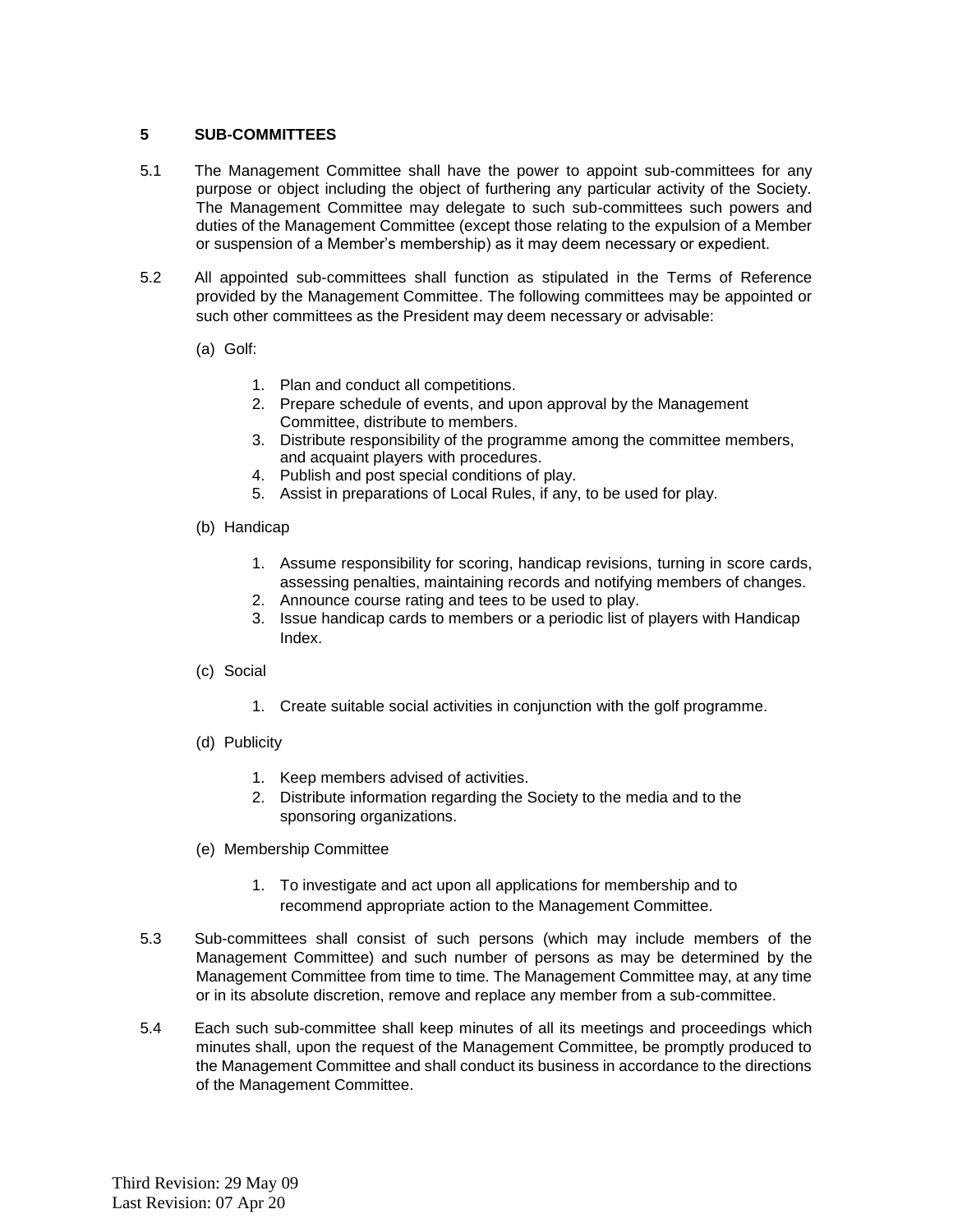- 5.5 No sub-committees shall have the power to incur any expense on behalf of or pledge the credit of the Society or give any warranty or guarantee on the behalf of the Society except to such extent as the Management Committee from time to time may specifically authorize.
- 5.6 The quorum for all meetings of any sub-committee shall be any number constituting at least half of the total number of members of that sub-committee. The chairman of the subcommittee shall be the chairman of the sub-committee meetings, and in his absence, the person nominated by the chairman to the meeting.
- 5.7 All questions arising at any meeting of the sub-committee shall be decided by a majority of the votes of the members present and voting and a determination or decision by such majority as regards any matter shall for all purposes be deemed to be the determination or decision of the sub-committee as regards that matter, and in the case of an equality of votes, the chairman of the meeting shall have a second or casting vote.

# **6 BREACH OF BYE-LAWS AND/OR CONSTITUION**

- 6.1 Members shall have no rights or obligations among or between themselves as Members of the Society.
- 6.2 Breaches or violations of any of these Bye-Laws and/or Constitution shall be reported directly to the Management Committee. The Management Committee is the only party permitted to take any action with respect such breaches or violations and such action shall include any disciplinary action.
- 6.3 Breach or violation of any of the Society's Constitution and/or Bye-Laws shall constitute conduct unbecoming of a Member of the Society and any Member found to have breached or violated these Bye -Laws and/or Constitution shall be subject to disciplinary action in accordance with these Bye-Laws and/or Constitution.

# **7 DISCIPLINARY ACTION**

- 7.1 The Management Committee may, in its absolute discretion, expel any Member from the Society who acts in any way prejudicial to the interests of the Society or its members, or is found to have breached any provision of the Society's Constitution and/or Bye-Laws, or is found to have made a false statement or provided false information in his/her application for membership to the Society. Before any Member is expelled, his/her conduct shall be inquired into by the Management Committee at a meeting. The Member concerned shall not be entitled to attend this meeting. If at such a meeting it is considered by the Management Committee that there is sufficient evidence to justify calling the Member to answer the charges and/or allegations made against him/her, a notice in writing specifying such charge(s) and/or allegation(s) shall be given to the Member. Such Member shall be called to attend a meeting for the purpose of answering such charge(s) and/or allegation(s). The Member concerned shall have the right to be heard in his/her own defence at such meeting.
- 7.2 If after such meeting, the Management Committee decides to expel the said Member, he/she shall be notified in writing and shall thereupon cease to be a Member of the Society. Instead of expelling the Member concerned, the Management Committee may, in its discretion, elect to censure or suspend the Member or impose any other lesser punishment. The Management Committee's decision is final and conclusive and no appealing shall lie from the decision of the Management Committee to any other meeting or to any Court of Law or arbitration.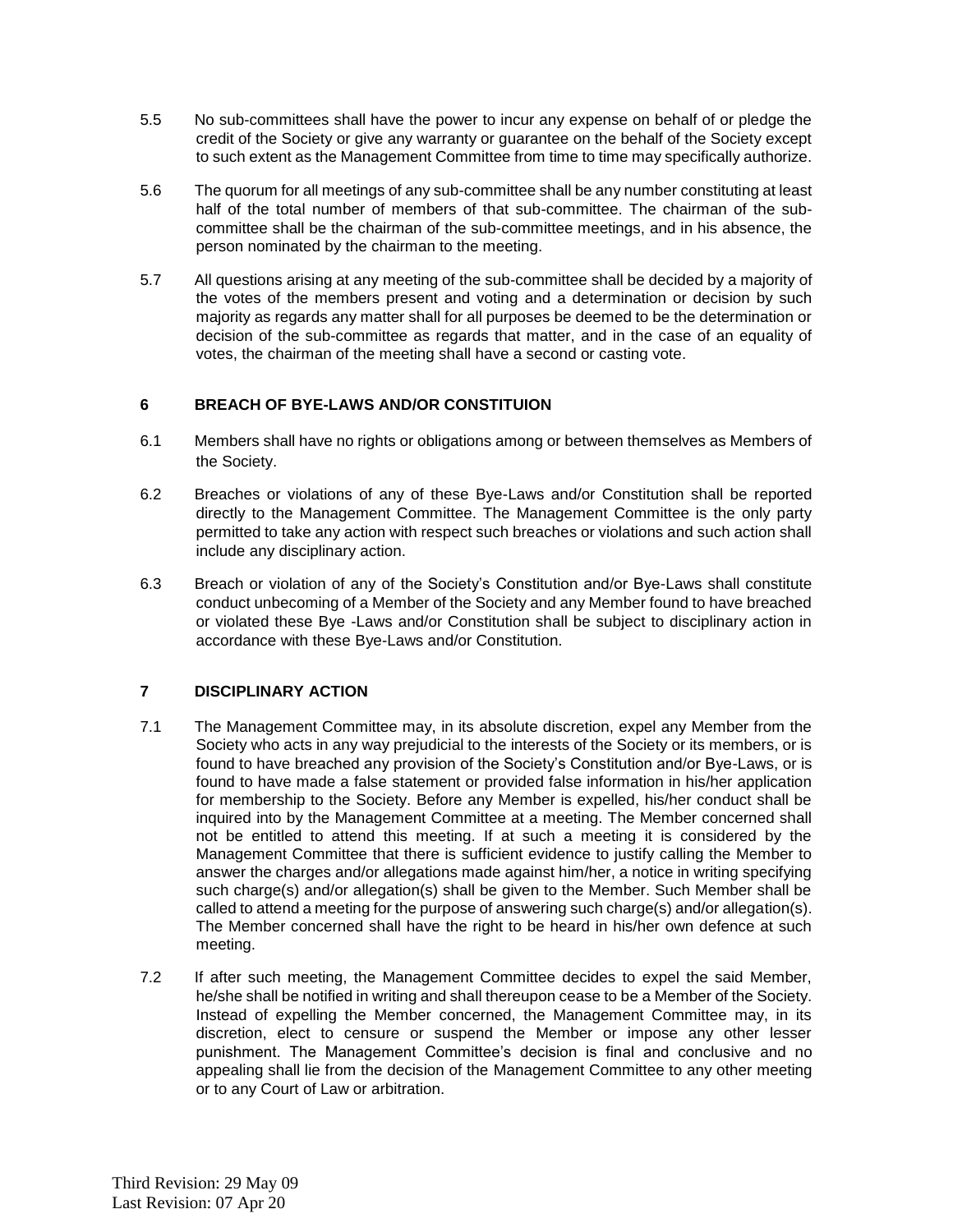- 7.3 If the Member concerned refuses, for any reason, to attend the meeting organized for the purposes of hearing his/her defence to the charge(s) and/or allegation(s) made against him/her, the Management Committee shall be entitled to proceed to make its decision in respect of the said charge(s) and/or allegations(s). In such event, the Management Committee may expel, censure or suspend the Member or impose any lesser punishment. Such decision made by the Management Committee's decision shall be final and conclusive and no appeal shall lie from the decision of the Management Committee to any other meeting or to any Court of Law or arbitration.
- 7.4 Any suspension of a Member by the Management Committee shall not exceed six (6) consecutive months in duration.
- 7.5 Any Member who is suspended shall forfeit all rights and privileges of a Member for the duration of the suspension.
- 7.6 The Management Committee may, in its discretion, reduce the period of suspension or readmit a Member who has been expelled under this Article 7 on any terms and conditions it sees fit.
- 7.7 For the avoidance of doubt, any Member who is suspended or expelled from membership under this Article 7 shall not be entitled to any refund of his/her Annual Subscription Fee or any fees or charges paid to the Society.

### **8 CESSATION OF MEMBERSHIP**

- 8.1 Any Member who:
	- (a) has resigned or died;
	- (b) has been adjudicated bankrupt;
	- (c) becomes an enemy alien of Singapore;
	- (d) has been expelled;
	- (e) has been convicted of any offence involving violence or dishonesty or who suffers imprisonment for any reason whatsoever;
	- (f) leaves Singapore to escape criminal proceedings; and
	- (g) leaves Singapore for a period of 12 months or more

shall cease to be a Member.

- 8.2 Any Member on ceasing to be a Member shall forfeit all rights and privileges of a Member.
- 8.3 The Management Committee may, in its absolute discretion, re-admit to membership on any terms and conditions it sees fit, any person who has ceased to be a Member pursuant to this Article 8.

### **9 RESIGNATION**

- 9.1 A Member may at any time, by giving notice in writing to the Management Committee, resign his/her membership of the Society, but shall continue to be liable for any subscription or other debt due and unpaid at the date of his/her resignation.
- 9.2 The Management Committee may, in its discretion, re-admit to membership on any terms and conditions it sees fit, any person who has resigned as a Member pursuant to this Article 9.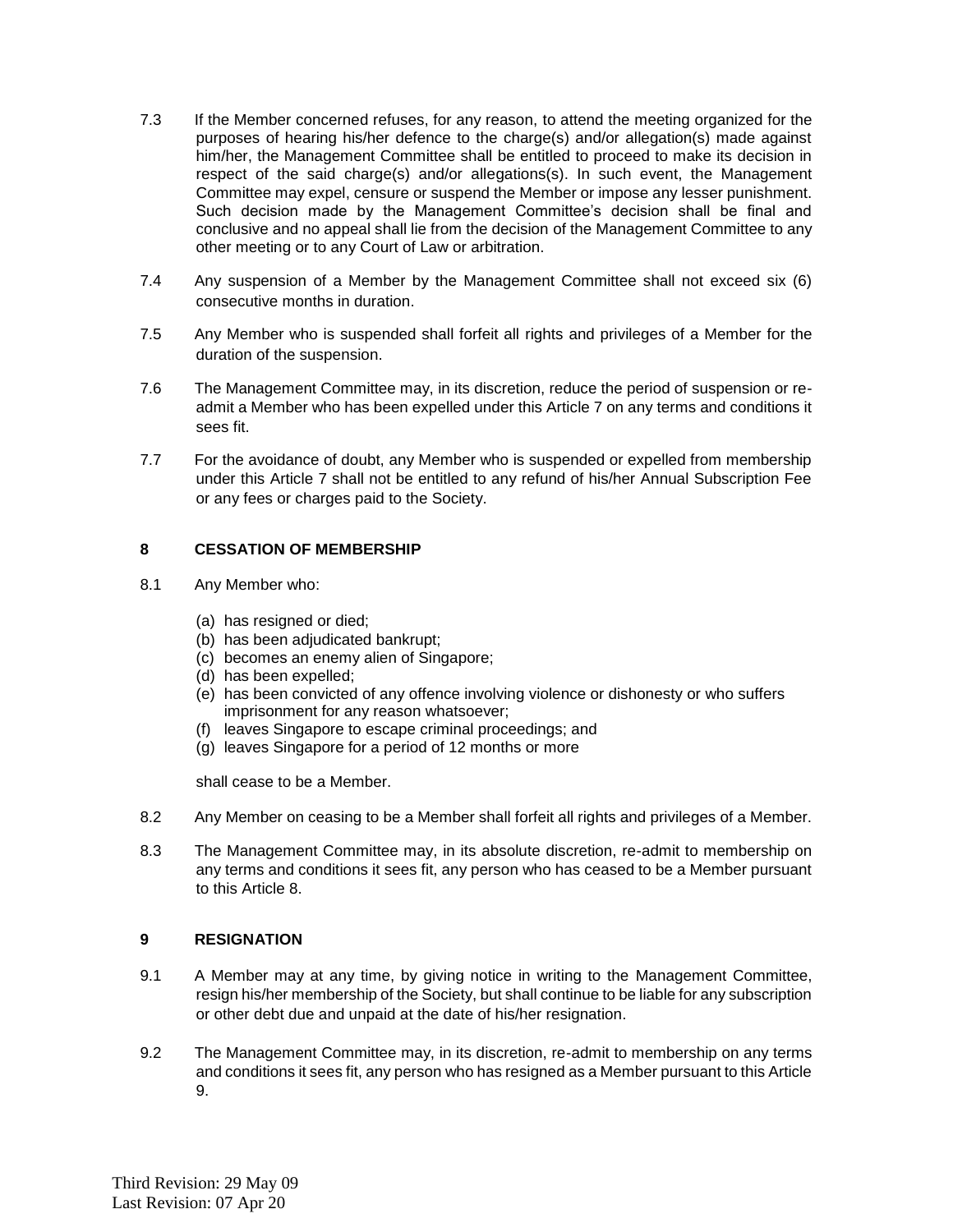# **10 CHANGE OF DETAILS IN APPLICATION FORM**

All Members shall inform the Management Committee of any change of address or change in any other detail listed in the application form (including but not limited to the mailing address which the Member wishes all mailings, annual statements, notices, or other communications to be sent).

### **11 PROHIBITIONS**

No member shall borrow in the name of or pledge the credit of the Society.

### **12 GOLF GAMES, COMPETITIONS AND TOURNAMENTS**

- 12.1 The fees, dates, times, courses, terms and conditions and rules relating to and regulating any golf game, competition or tournament organized by the Society shall be determined by the Golf Committee.
- 12.2 All members who participate in any golf game, competition or tournament organized by the Society shall:
	- (a) Abide by and comply fully with all rules and regulations and bye-laws of the club/course at which the golf game is played or at which competition or tournament is held (hereinafter called the "Participating Club"); and
	- (b) Promptly pay, in addition to any fee which the Society may charge for such golf game, competition or tournament, the green fees and other costs as determined by the Participating Club.
- 12.3 The Society shall determine eligibility for any golf game, competition or tournament it organizes and may in connection therewith impose requirements on play such as age, the possession of a current World Handicap System (hereinafter called "WHS") handicap or a proficiency certificate issued by the Club.
- 12.4 Before the start of a golf game, competition or tournament, every participant shall register in the manner determined by the Golf Committee. Any participant failing to observe this rule shall automatically be disqualified and any green or other fess paid by such participant to the Society shall be forfeited.
- 12.5 Any participant who is unable to play in the golf game, competition or tournament shall notify the Society in writing within the prescribed period as determined by the Golf Committee; failing which any green or other fees paid by such participant for the same shall be forfeited by the Society. If a written explanation is given for the late notice and such explanation is accepted by the Golf Committee, the Golf Committee may, at its absolute discretion, refund the participant any fees paid.
- 12.6 There shall be no refund of the green and other fees paid once the member has teed off or is unable to complete a round for whatever reason of if the course is closed for whatever reason and the member decides not to continue with play after the course is re-opened or playable. The decision to close the course shall be determined by the Participating Club.
- 12.7 Rules on stroke competitions and tournaments, match play, ballsweeps and scratch competitions shall be determined by the Golf Committee.
- 12.8 If a member belongs to more than one club and has golf handicap indexes in more than one club, in any competition or tournament organized by the Society, he/she shall play off the lowest handicap.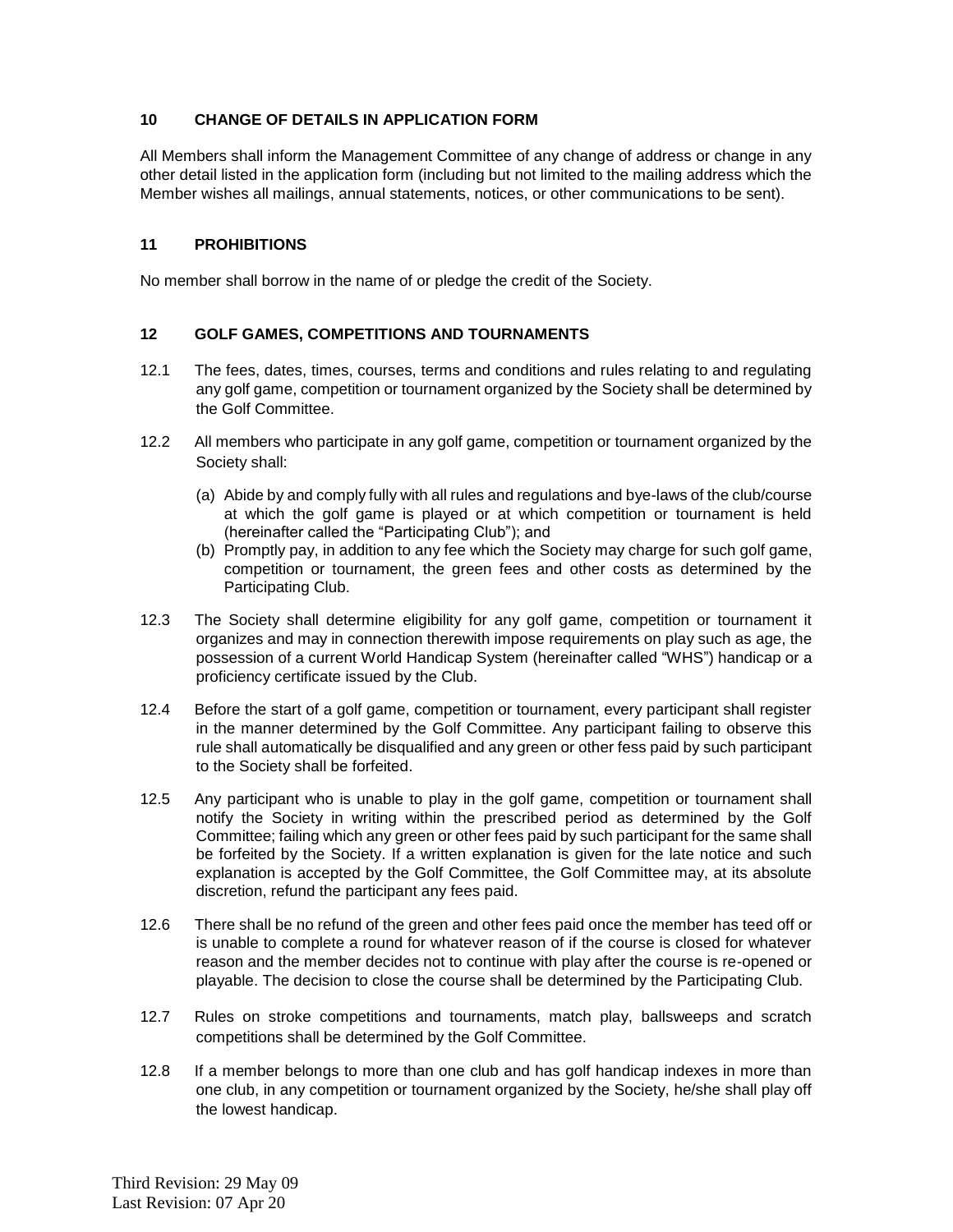- 12.9 Members shall ensure that they obtain, at their own expense, sufficient insurance coverage for all golf games, competitions and tournaments they participate in. If there are sufficient numbers, the Society may, on the member's request, assist members in arranging for group insurance. Payment for all premiums for such group insurance shall be at the expense of the members who wish to obtain such insurance.
- 12.10 Members shall, upon the Society's request, promptly furnish the Society evidence satisfactory to the Society, of the insurance he/she obtained.
- 12.11 Members will not be permitted to participate in any golf game, competition or tournament organized by the Society if they do not have insurance coverage or insufficient insurance coverage, the existence and sufficiency of insurance coverage being determined by the Golf Committee whose decision shall be final.
- 12.12 Members shall hold the Society harmless and indemnify the Society from all losses, damages, costs and expense incurred or suffered by the Society and from all demands, claims and suits made on the Society arising out of or in connection with any act, omission, neglect, default, negligence of the member in the play of golf or while at the course or premises of a Participating Club.
- 12.13 Members who refuse to provide the Society with the aforesaid indemnity or such other indemnity as the Society shall determine will not be permitted to participate in any golf game, competition or tournament organized by the Society.

### **13 LIABILITY**

The Society shall not be liable in anyway for any loss of or damage to property or any injury suffered by or caused to members arising from or in connection with any golf game, competition or tournament organized by the Society.

#### **14 HANDICAP SYSTEM**

- 14.1 The Society shall adopt the WHS Handicap System and will maintain and issue WHS Handicap Indexes to the members in accordance to it.
- 14.2 The computations and adjustments of Handicap Indexes of all members shall be in accordance with the WHS Handicap Formula.
- 14.3 In order to obtain a WHS Handicap Index, a member must:
	- (a) Attend a workshop on Rules of Golf & WHS conducted by the Society or appointed golf club;
	- (b) Submit at least three 18 holes or six 9 holes with valid course and slope ratings; and
	- (c) Undergo the required Courtesy Round conducted by the Handicap Committee or Handicap Test conducted by appointed Golf Professional.
- 14.4 Having satisfying the requirements stipulated in Article 14.3, the member will be eligible to apply for a handicap from the Society.
- 14.5 The handicap revision schedule shall be determined by the Society and/or in accordance with the recommendations made by authorized golf association.
- 14.6 The Society shall have the right and authority to revise the course handicap of any members who are players in competitions and tournaments organized by the Society even though such players' handicap index is not issued by the Society.